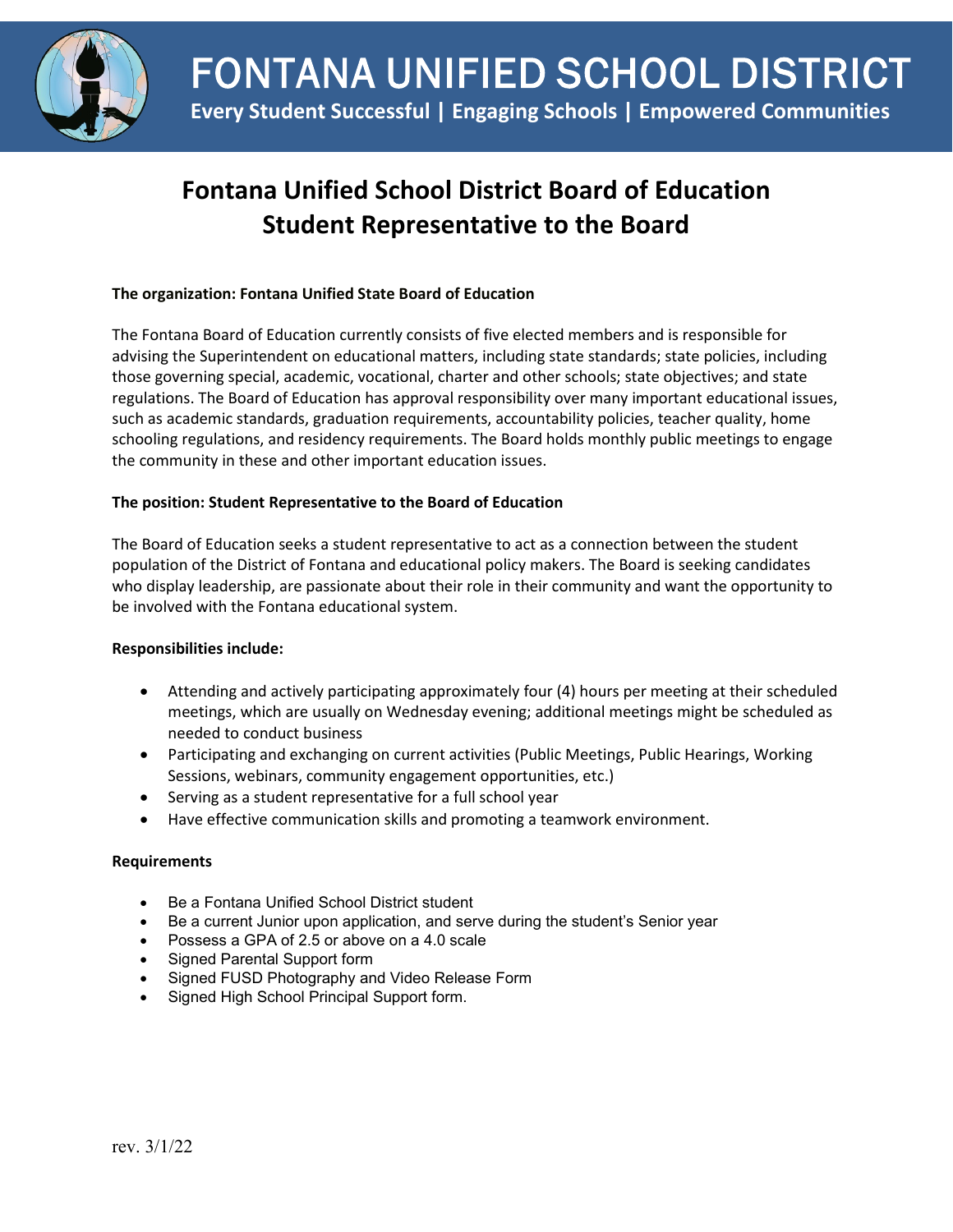

## **To Apply**

Potential applicants must complete the attached form and must submit an essay of no more than 500 words, on "Why you want to serve on the Fontana Unified Board of Education". Applicants must also submit **two (2) letters** of recommendation. One (1) must be from the following sources: family, peer, or a community organization outside the school district, and the other one (1) must be from within the school district (administrator, teacher, counselor, or support staff). This application is an official document; therefore, please use black or blue ink. Colored ink will NOT be accepted.

Applications, along with additional required documents, must be submitted to your school site principal by Friday, March 18, 2022, 4:00 p.m. Materials may also be submitted electronically via email to [michael.garcia@fusd.net.](mailto:michael.garcia@fusd.net) No late applications will be accepted.

Finalists will be notified for an interview with the Board of Education by Friday, April 1, 2022. Interviews with the Board of Education will be held at a Special Board of Education meeting on Wednesday, April 27, 2022. Please ensure you will be available to interview with the Board of Education if selected for an interview.

Please visit http://www.fusd.net for more information.

Please direct all questions to:

Michael Garcia Director, Family and Community Engagement & PIO Office of the Superintendent Fontana Unified School District 909.357.5000 ext. 29409 [Michael.Garcia@fusd.net](mailto:Michael.Garcia@fusd.net) www.fusd.net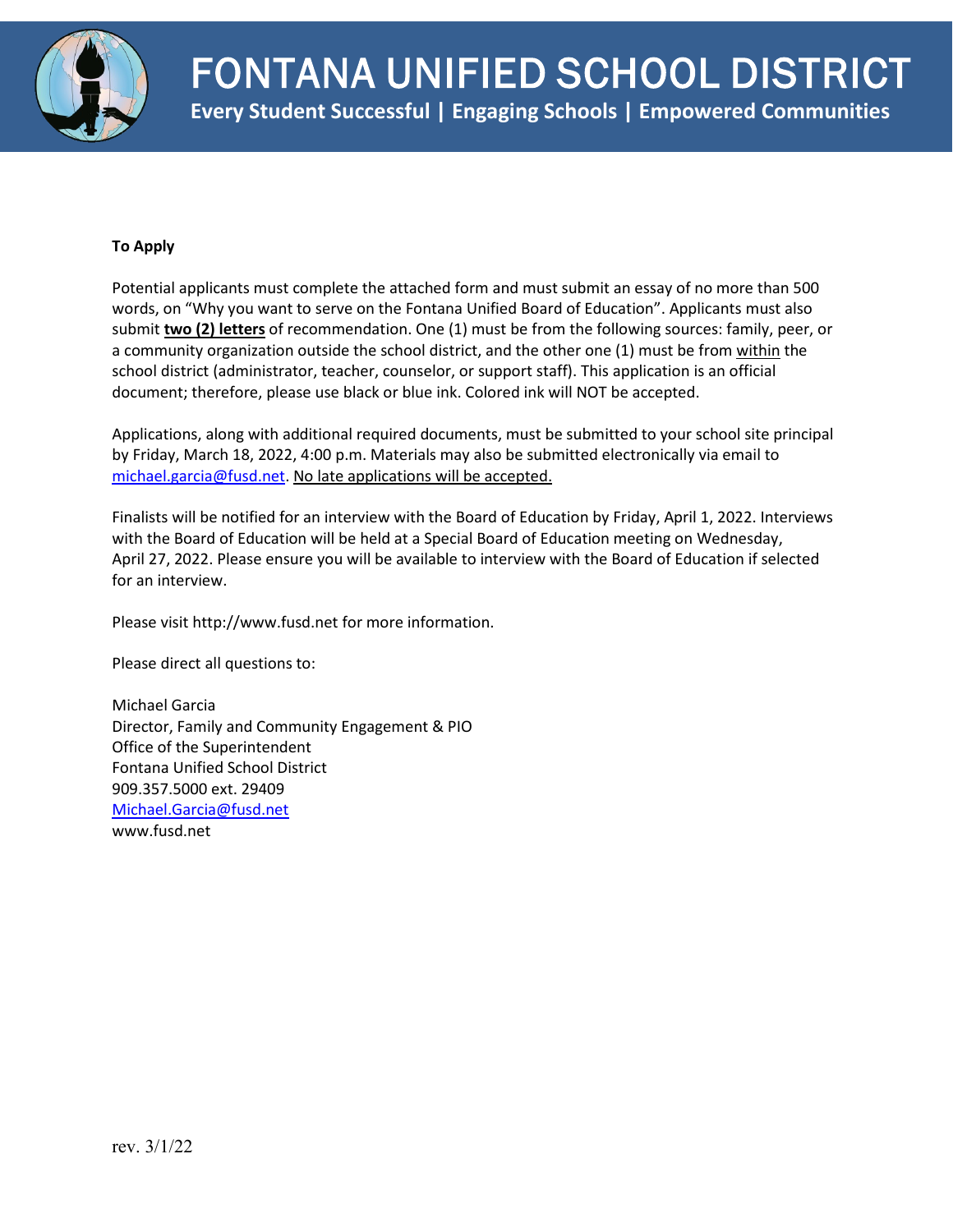

**Every Student Successful | Engaging Schools | Empowered Communities**

Student Board of Education

Application Checklist/Cover Sheet

Student Name: \_\_\_\_\_\_\_\_\_\_\_\_\_\_\_\_\_\_\_\_\_\_\_\_\_\_\_\_\_\_\_\_\_

School: \_\_\_\_\_\_\_\_\_\_\_\_\_\_\_\_\_\_\_\_\_\_\_\_\_\_\_\_\_\_\_\_\_\_\_\_\_\_\_\_

- $\Box$  Completed Application (use black or blue ink ONLY)
- $\Box$  Student Essay (on a separate page no more than 500 words)
- $\Box$  One (1) Letter of Recommendation/Support (family, peer, or community organization)
- $\Box$  One (1) Letter of Recommendation/Support (school staff)
- $\Box$  Signed Parent Form
- $\Box$  Signed Photography and Video Release Form
- $\Box$  Signed Principal Form
- $\Box$  Printout of Student's Information from Q
	- o Behavior, Home Info, GPA **submit an unofficial transcript**
	- o Current Grade Level \_\_\_\_\_\_\_\_\_\_\_\_\_\_\_\_\_\_\_\_\_\_\_
	- o Current GPA \_\_\_\_\_\_\_\_\_\_\_\_\_\_\_\_\_\_\_\_\_\_\_\_\_\_\_\_\_

Selected for Interview:

 $\Box$  No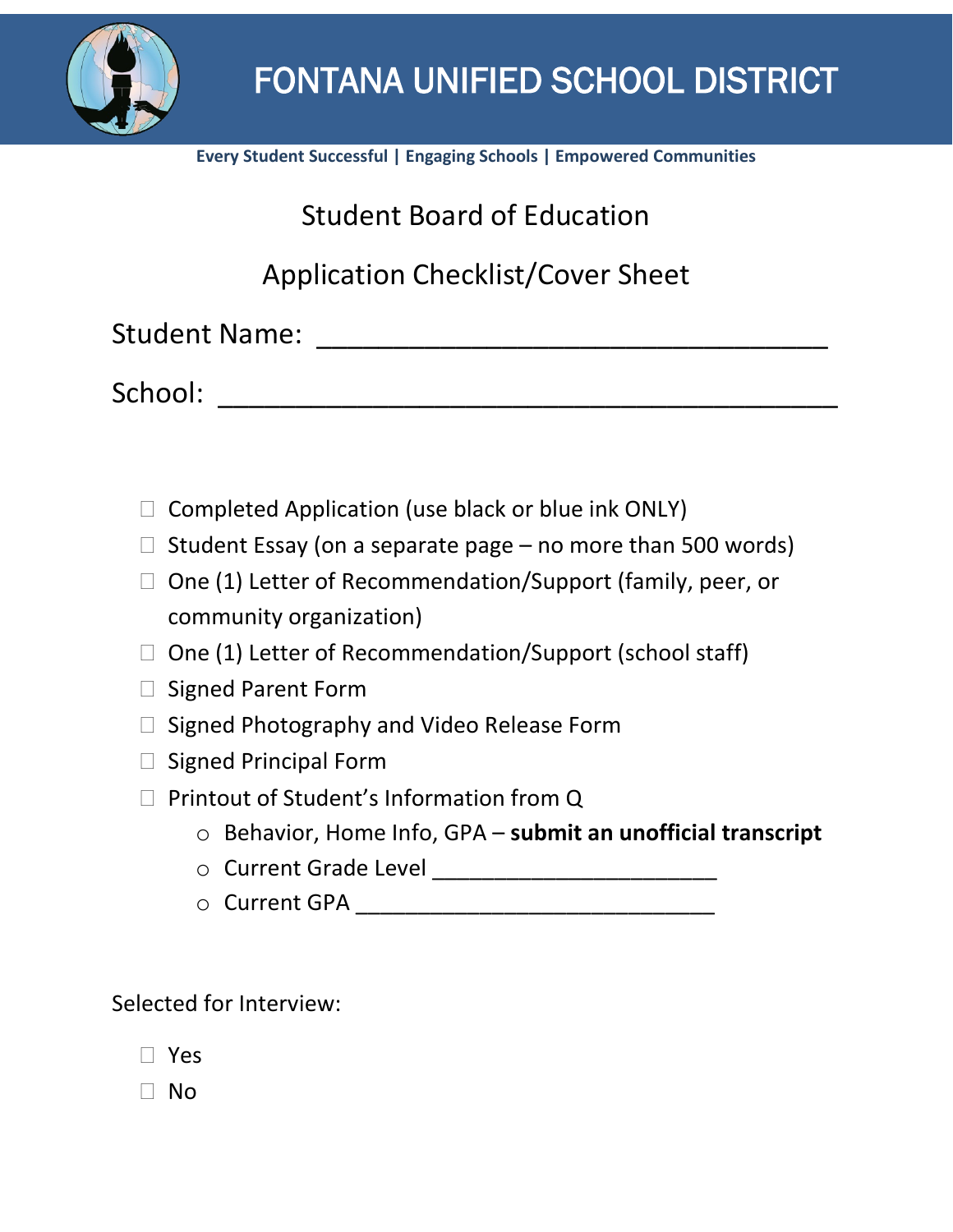

FONTANA UNIFIED SCHOOL DISTRICT

**Every Student Successful | Engaging Schools | Empowered Communities**

# **Board of Education**

## **Student Representative Application**

| <b>APPLICANT INFORMATION</b>                                       |                      |            |      |  |
|--------------------------------------------------------------------|----------------------|------------|------|--|
| Last Name                                                          | First                | M.I.       | Date |  |
| <b>Street Address</b>                                              |                      | Apt/Unit # |      |  |
| City                                                               | State                | ZIP        |      |  |
| Phone                                                              | <b>Current Grade</b> |            |      |  |
| $NO$ $\Box$<br>Are you a student in Fontana Unified?<br><b>YES</b> |                      |            |      |  |

## **EDUCATION** Current High School GPA Above 2.5 YES NO Other High School(s) Attended:

| EDUCATIONAL-RELATED EXTRACURRICULAR ACTIVITIES                                                                        |      |    |
|-----------------------------------------------------------------------------------------------------------------------|------|----|
| Please list ALL school related extracurricular activities, past and present. Use a separate sheet of paper if needed. |      |    |
| Activity                                                                                                              | From | To |
| Activity                                                                                                              | From | To |
| Activity                                                                                                              | From | To |
| Activity                                                                                                              | From | To |
| Activity                                                                                                              | From | To |
| Activity                                                                                                              | From | To |
| Activity                                                                                                              | From | To |
| Activity                                                                                                              | From | To |
| Activity                                                                                                              | From | To |
| Activity                                                                                                              | From | To |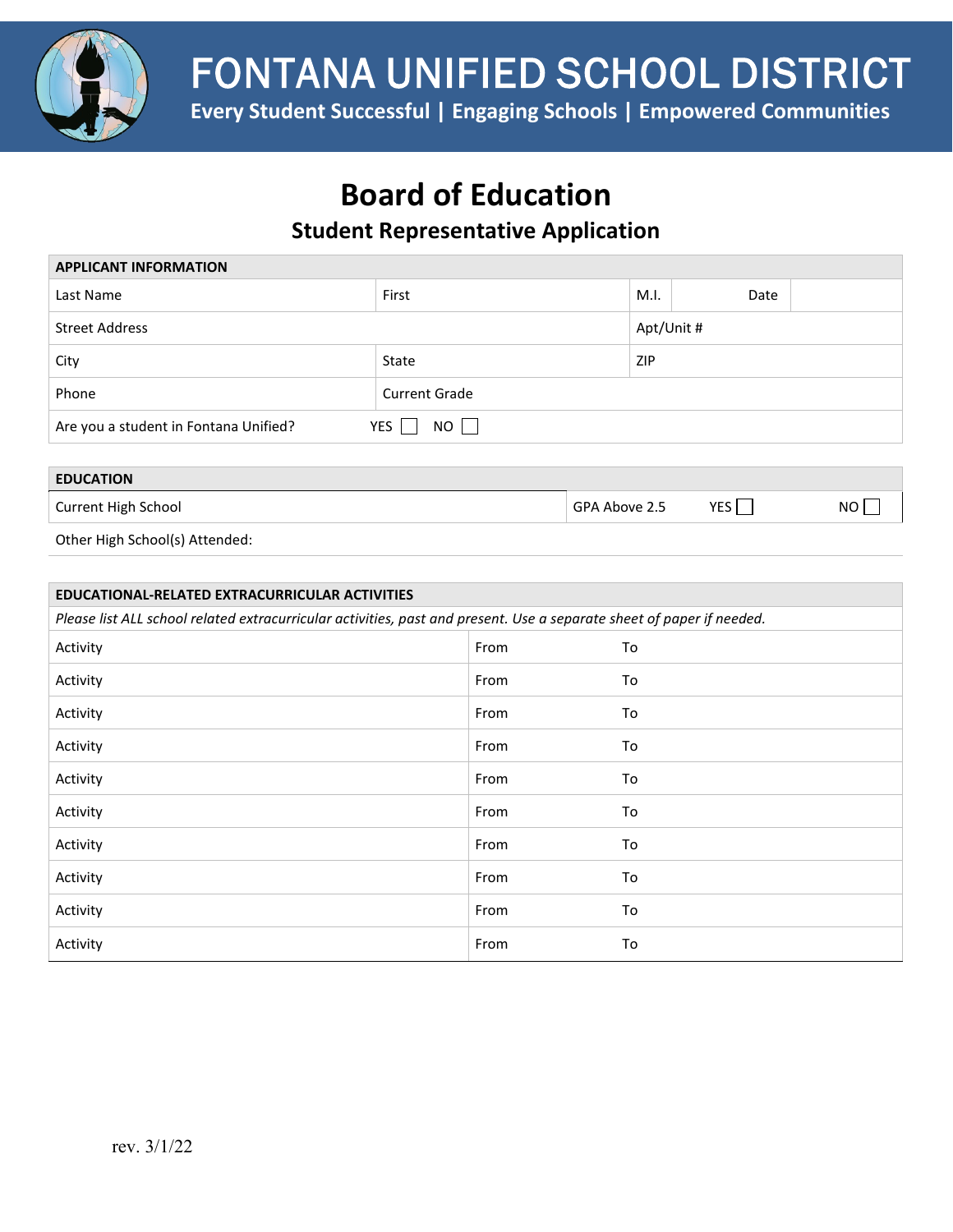

# FONTANA UNIFIED SCHOOL DISTRICT

**Every Student Successful | Engaging Schools | Empowered Communities**

| <b>COMMUNITY-RELATED EXTRACURRICULAR ACTIVITIES</b>                                                                      |      |    |  |
|--------------------------------------------------------------------------------------------------------------------------|------|----|--|
| Please list ALL community related extracurricular activities, past and present. Use a separate sheet of paper if needed. |      |    |  |
| Activity                                                                                                                 | From | To |  |
| Activity                                                                                                                 | From | To |  |
| Activity                                                                                                                 | From | To |  |
| Activity                                                                                                                 | From | To |  |
| Activity                                                                                                                 | From | To |  |
| Activity                                                                                                                 | From | To |  |
| Activity                                                                                                                 | From | To |  |
| Activity                                                                                                                 | From | To |  |

| <b>AWARDS AND RECOGNITIONS</b>                                                     |               |  |
|------------------------------------------------------------------------------------|---------------|--|
| Please list ALL awards, past and present. Use a separate sheet of paper if needed. |               |  |
| Award                                                                              | Date Received |  |
| Award                                                                              | Date Received |  |
| Award                                                                              | Date Received |  |
| Award                                                                              | Date Received |  |
| Award                                                                              | Date Received |  |
| Award                                                                              | Date Received |  |
| Award                                                                              | Date Received |  |
| Award                                                                              | Date Received |  |

## **ON A SEPARATE SHEET OF PAPER OR BELOW THIS FORM, PLEASE PROVIDE AN ESSAY EXPLAINING WHY YOU WOULD LIKE TO SERVE ON THE STATE BOARD OF EDUCATION.** *Please limit your essay to 250-500 words.*

**PLEASE ATTACH TWO LETTERS OF RECOMMENDATION TO THIS APPLICATION.** *One should be from someone within your school, and one should be from someone outside of your school.*

#### **DISCLAIMER AND SIGNATURE**

I certify that my answers are true and complete to the best of my knowledge.

If this application leads to a Student Representative position for the Fontana Unified School District Board of Education, I understand that false or misleading information in my application or interview may result in my release.

Signature Date Date of the Date of the Date of the Date of the Date of the Date of the Date of the Date of the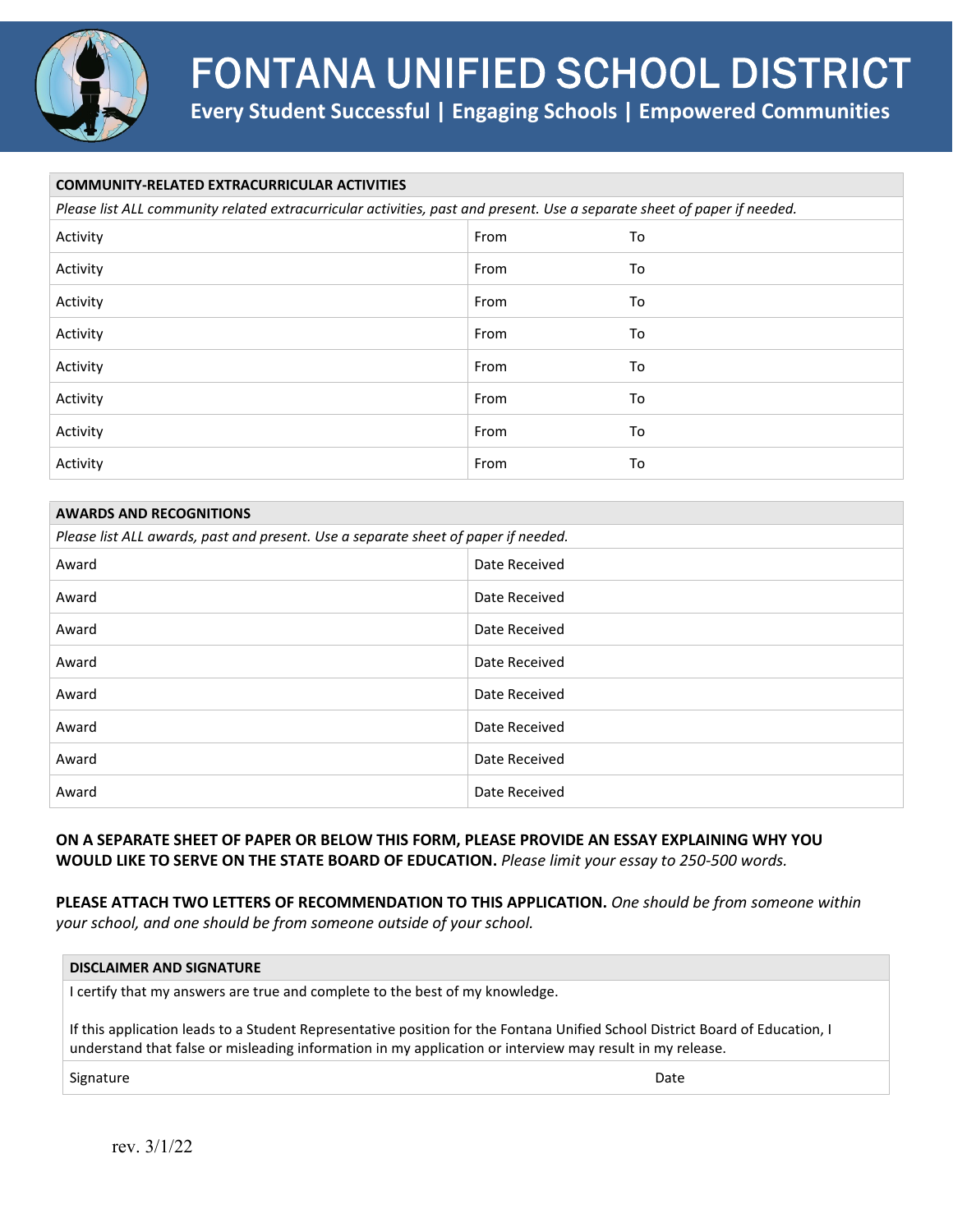

## **Parental Support Statement**

| $\mathsf{I}_{\mathsf{A}}$ . The contract of the contract of the contract of the contract of the contract of the contract of the contract of the contract of the contract of the contract of the contract of the contract of the contract | , have read and understand the responsiblities that will                                                  |
|------------------------------------------------------------------------------------------------------------------------------------------------------------------------------------------------------------------------------------------|-----------------------------------------------------------------------------------------------------------|
| <b>Parent Printed Full Name</b>                                                                                                                                                                                                          |                                                                                                           |
|                                                                                                                                                                                                                                          | be asked of my child should they be accepted to serve as a student board member for Fontana Unified       |
|                                                                                                                                                                                                                                          |                                                                                                           |
|                                                                                                                                                                                                                                          | <b>Student Board Member Applicant</b>                                                                     |
|                                                                                                                                                                                                                                          | to attend at least two board meetings a month that will be conducted during the evening on a school       |
|                                                                                                                                                                                                                                          | day. I understand it is my responsibility to provide transportation for my child and ensure that my child |
|                                                                                                                                                                                                                                          | arrives in time for the start of the meeting and is picked up immediately following the board meeting, if |
|                                                                                                                                                                                                                                          | not driving themselves. By signing this statement, I give both my consent, and support for my student to  |
| participate.                                                                                                                                                                                                                             |                                                                                                           |

\_\_\_\_\_\_\_\_\_\_\_\_\_\_\_\_\_\_\_\_\_\_\_\_\_\_\_\_\_\_\_\_\_\_\_\_\_\_ \_\_\_\_\_\_\_\_\_\_\_\_\_\_\_\_\_\_\_\_\_\_\_\_\_\_\_\_\_\_\_\_\_\_\_\_

Parent Signature Date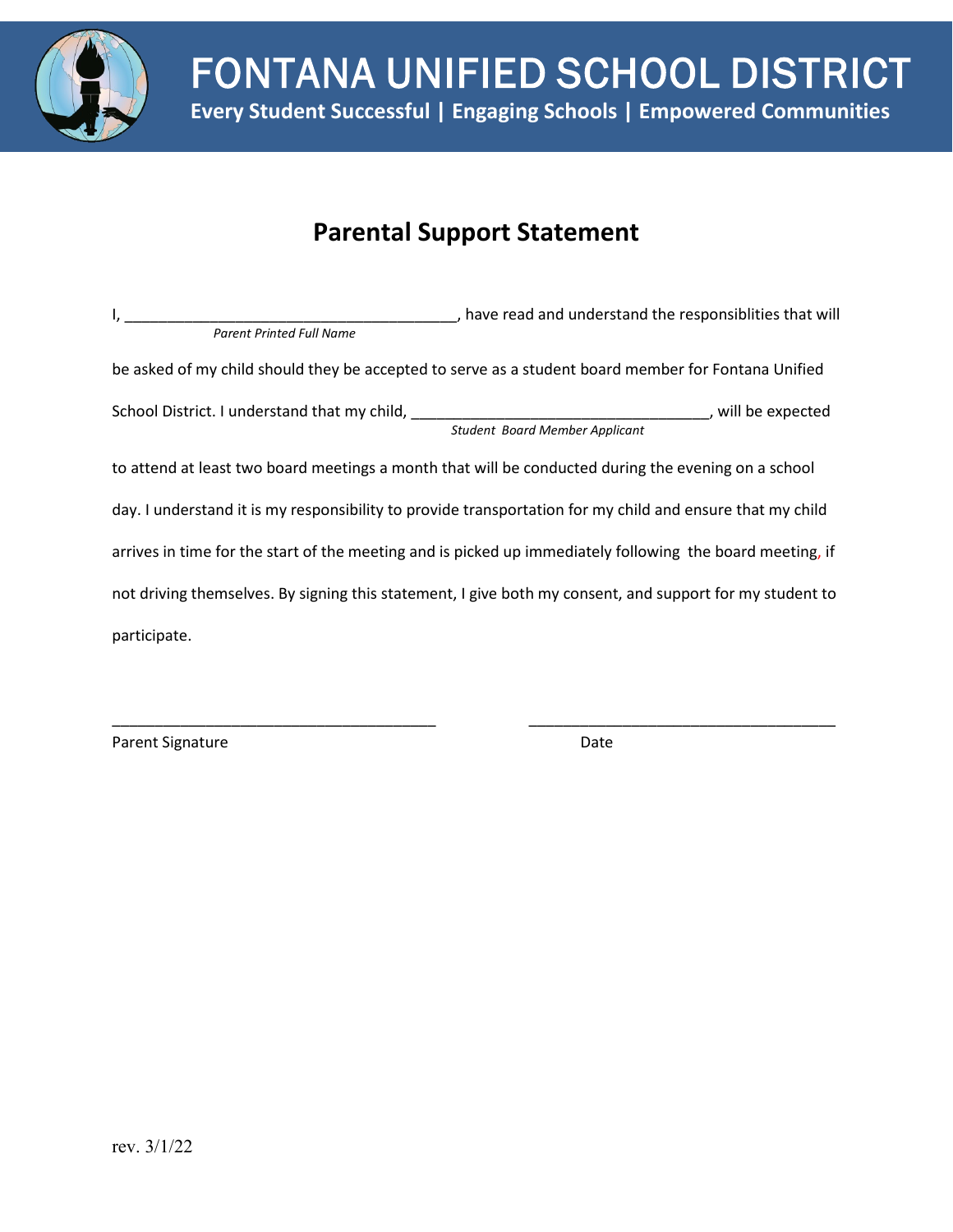## Photograph and Video Release Form

#### *Please duplicate this form as needed*

A separate video release form is required for each person appearing or participating in the video. This includes directors, writers, actors, videographers, editors, etc.

I hereby grant permission to the rights of my image, likeness and sound of my voice as recorded on audio or video tape without payment or any other consideration. I understand that my image may be edited, copied, exhibited, published, or distributed and waive the right to inspect or approve the finished product wherein my likeness appears. Additionally, I waive any right to royalties or other compensation arising or related to the use of my image or recording. I also understand that this material may be used in diverse educational settings within an unrestricted geographic area.

Photographic, audio or video recordings may be used for the following purposes:

- Conference presentations
- Educational presentations or courses
- Informational presentations
- On-line educational courses
- Educational videos

By signing this release, I understand this permission signifies that photographic or video recordings of me may be electronically displayed via the internet or in the public educational setting.

I will be consulted about the use of the photographs or video recording for any purpose other than those listed above.

There is no time limit on the validity of this release, nor is there any geographic limitation on where these materials may be distributed.

This release applies to photographic, audio or video recordings collected as part of the sessions listed on this document only.

By signing this form, I acknowledge that I have completely read and fully understand the above release and agree to be bound thereby. I hereby release all claims against any person or organization utilizing this material for educational purposes.

|                                                                                                                | Date _____________________ |  |  |
|----------------------------------------------------------------------------------------------------------------|----------------------------|--|--|
|                                                                                                                |                            |  |  |
|                                                                                                                |                            |  |  |
|                                                                                                                |                            |  |  |
|                                                                                                                |                            |  |  |
|                                                                                                                |                            |  |  |
| If you are under 18 years of age, your parent or legal guardian must also sign below.                          |                            |  |  |
| I ____________________________ certify that I am the parent or legal guardian of _____________________________ |                            |  |  |
| (Parent or Guardian printed name)                                                                              | (Student's printed name)   |  |  |
| and on behalf of him or her, as well as myself, have read this release and agree to all its terms.             |                            |  |  |
|                                                                                                                |                            |  |  |
| Parent or Guardian Signature (if under 18 years old)                                                           | Date                       |  |  |